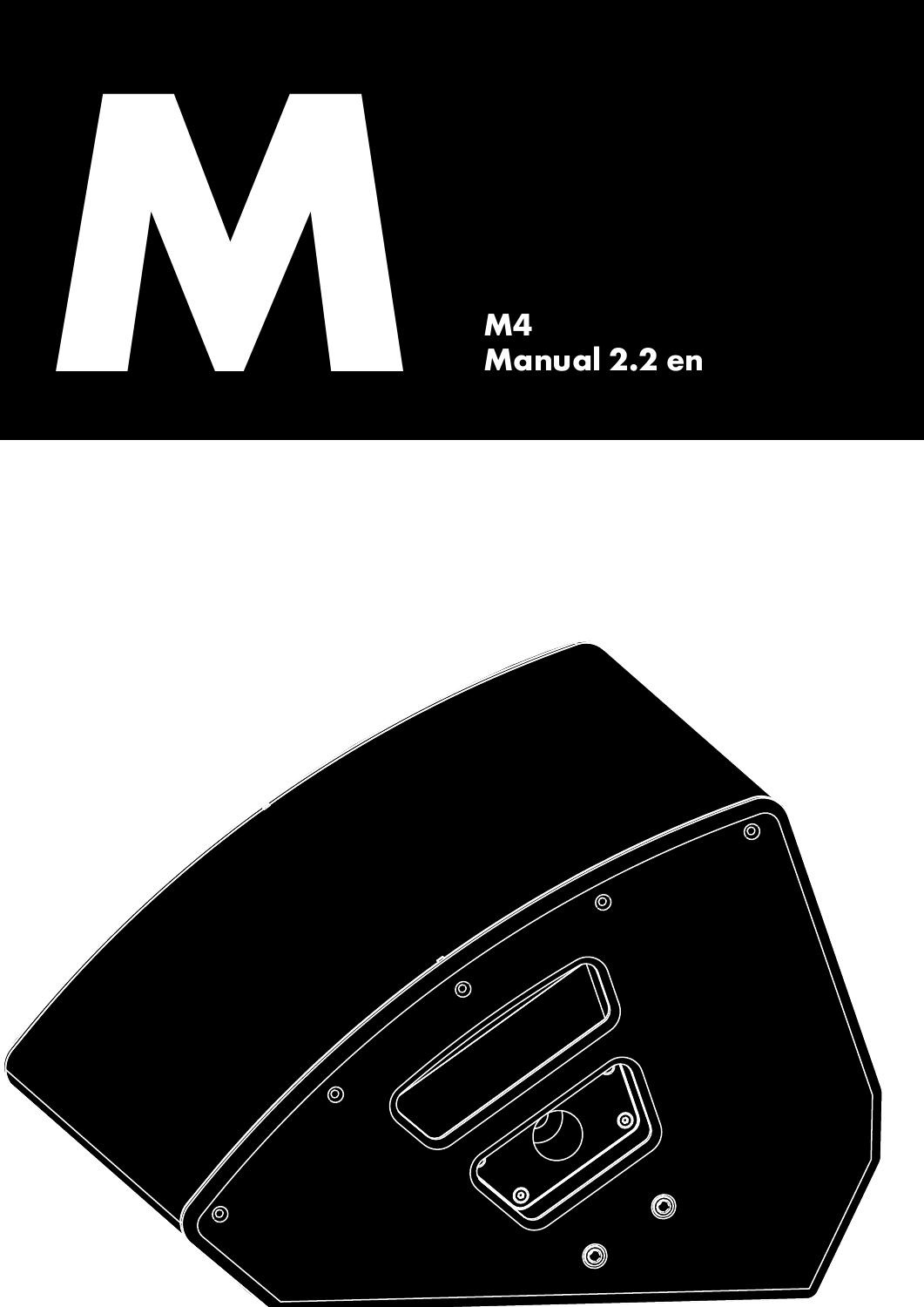#### **General information**

#### M4 Manual

Version: 2.2 en, 09/2017, D2990.EN .02

Copyright © 2017 by d&b audiotechnik GmbH; all rights reserved.

### **Keep this document with the product or in a safe place so that it is available for future reference.**

We recommend you to regularly check the d&b website for the latest version of this document.

When reselling this product, hand over this document to the new owner.

If you supply d&b products, please draw the attention of your customers to this document. Enclose the relevant documents with the systems. If you require additional documents for this purpose, you can order them from d&b.

d&b audiotechnik GmbH Eugen-Adolff-Straße 134, D-71522 Backnang, Germany T +49-7191-9669-0, F +49-7191-95 00 00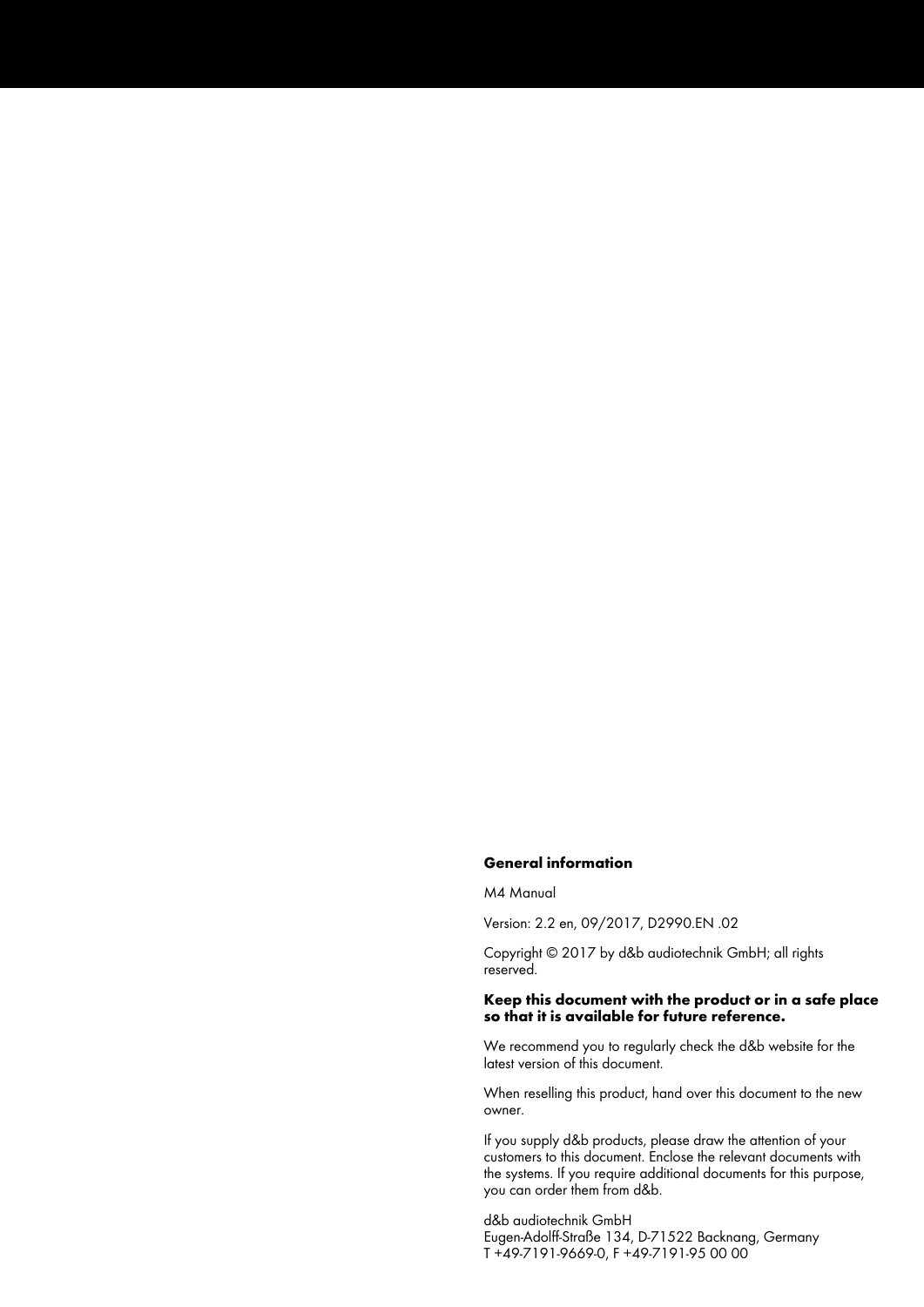| п            |                                                  |  |
|--------------|--------------------------------------------------|--|
| 1.1          |                                                  |  |
| $\mathbf{2}$ |                                                  |  |
| 2.1          |                                                  |  |
| 2.2          |                                                  |  |
| 2.3          |                                                  |  |
|              |                                                  |  |
|              |                                                  |  |
|              |                                                  |  |
|              |                                                  |  |
| 3            |                                                  |  |
|              | 3.1 EU conformity of loudspeakers (CE symbol) 10 |  |
|              |                                                  |  |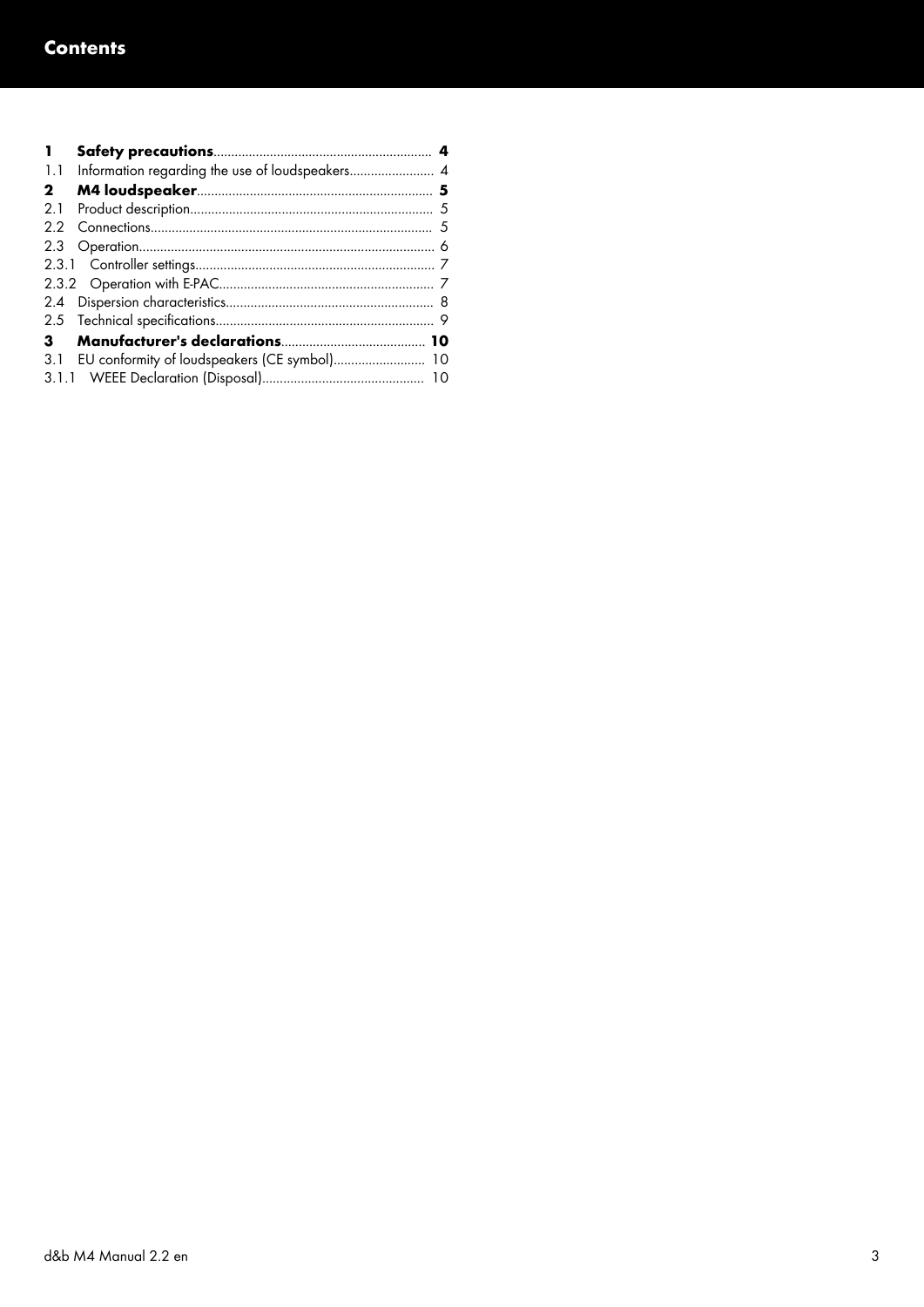# <span id="page-3-0"></span>**1.1 Information regarding the use of loudspeakers**

#### **Potential risk of personal injury**

Never stand in the immediate vicinity of loudspeakers driven at a high level. Professional loudspeaker systems are capable of causing a sound pressure level detrimental to human health. Seemingly non-critical sound levels (from approx. 95 dB SPL) can cause hearing damage if people are exposed to it over a long period.

In order to prevent accidents when deploying loudspeakers on the ground or when flown, please take note of the following:

- When setting up the loudspeakers or loudspeaker stands, make sure they are standing on a firm surface. If you place several systems on top of one another, use straps to secure them against movement.
- **•** Only use accessories which have been tested and approved by d&b for assembly and mobile deployment. Pay attention to the correct application and maximum load capacity of the accessories as detailed in our specific "Mounting instructions" or in our "Flying system and Rigging manuals".
- **Ensure that all additional hardware, fixings and fasteners used** for installation or mobile deployment are of an appropriate size and load safety factor. Pay attention to the manufacturers' instructions and to the relevant safety guidelines.
- Regularly check the loudspeaker housings and accessories for visible signs of wear and tear, and replace them when necessary.
- Regularly check all load bearing bolts in the mounting devices.

#### **Potential risk of material damage**

Loudspeakers produce a static magnetic field even if they are not connected or are not in use. Therefore make sure when erecting and transporting loudspeakers that they are nowhere near equipment and objects which may be impaired or damaged by an external magnetic field. Generally speaking, a distance of 0.5 m (1.5 ft) from magnetic data carriers (floppy disks, audio and video tapes, bank cards, etc.) is sufficient; a distance of more than 1 m (3 ft) may be necessary with computer and video monitors.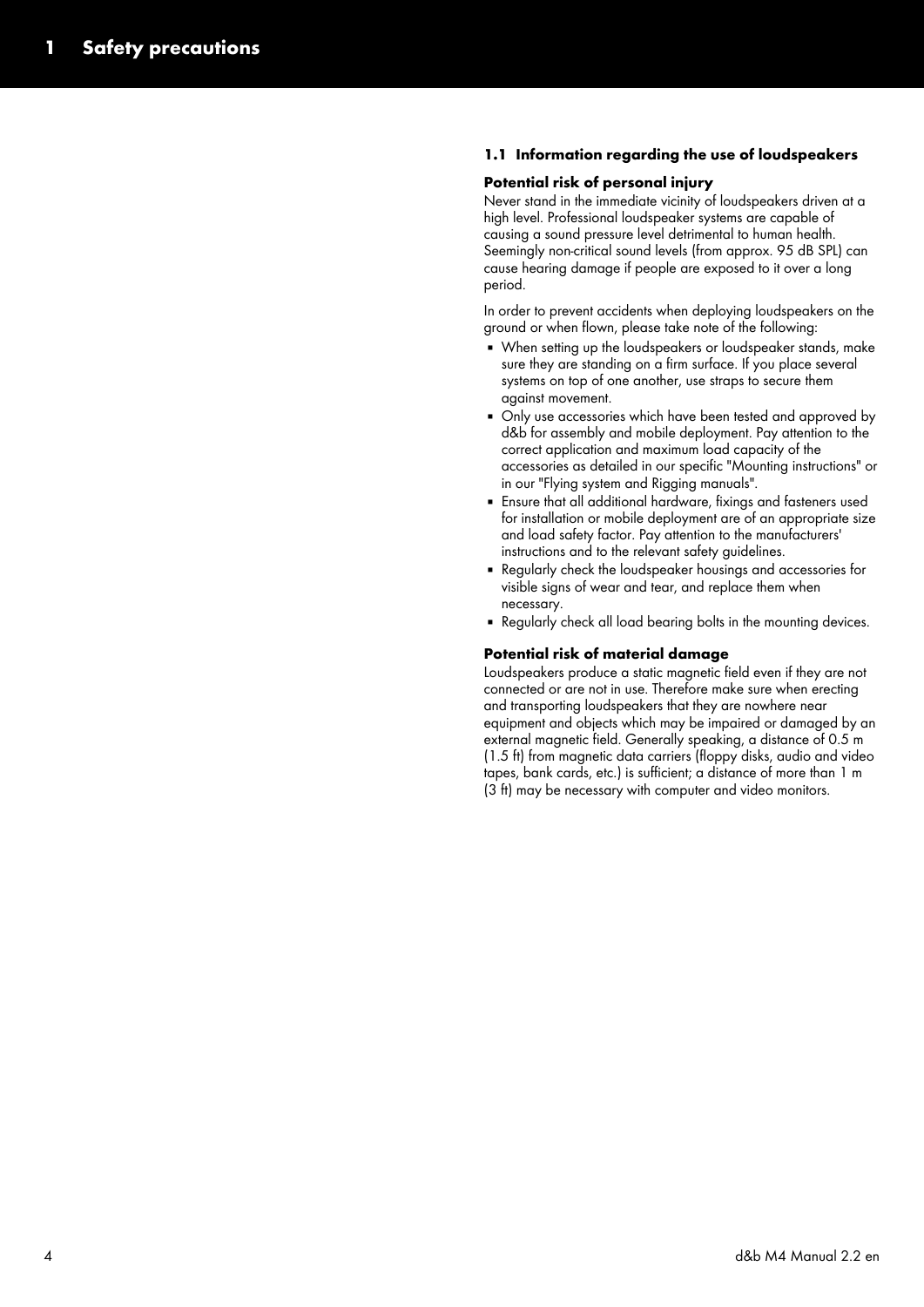<span id="page-4-0"></span>

**M4 loudspeaker**



**NLT4 F/M connector wiring**

## **2.1 Product description**

The M4 is a high performance stage monitor employing an integrated15"/1.3" exit coaxial driver design with neodymium magnet and constant directivity horn loading. Its dispersion of 50° x 70° (hor. x vert.) provides an accurately defined coverage area on stage. Used upright the M4 serves as a powerful front PA speaker (70° x 50°) for various applications.

The M4 is a two-way design with a built-in passive crossover network. It can optionally be operated in two-way active mode just by changing the configuration of the applicable amplifier without any modifications to the loudspeaker. Its frequency response extends from 55 Hz to above 17 kHz.

The cabinet is constructed from marine plywood and has an impact resistant paint finish. The front of the loudspeaker cabinet is protected by a rigid metal grill in front of an acoustically transparent foam. Each side panel incorporates a handle while four M10 threaded inserts allow connection to different rigging devices and brackets. A pole mount is incorporated in one side panel to accept a loudspeaker stand. Two runners recessed in the bottom panel prevent cabinet movement and protect the bottom panel against scratching.

## **2.2 Connections**

The cabinet is fitted with NLT4 F/M connectors. All four pins of both connectors are wired in parallel using the pin assignments  $1+/-$  (LF) and  $2+/2-$  (HF). Using one connector as the input, the second connector allows for direct connection to a second cabinet.

The cabinet can be supplied with NL4 M or EP5 connectors as an option.

|                   | $LF +$ | $LF -$ | $HF +$ | $HF -$ | n.c. |
|-------------------|--------|--------|--------|--------|------|
| NLT4 F/M<br>NL4 M | l +    | l –    | $2+$   | 2-     |      |
| EP <sub>5</sub>   |        |        |        |        |      |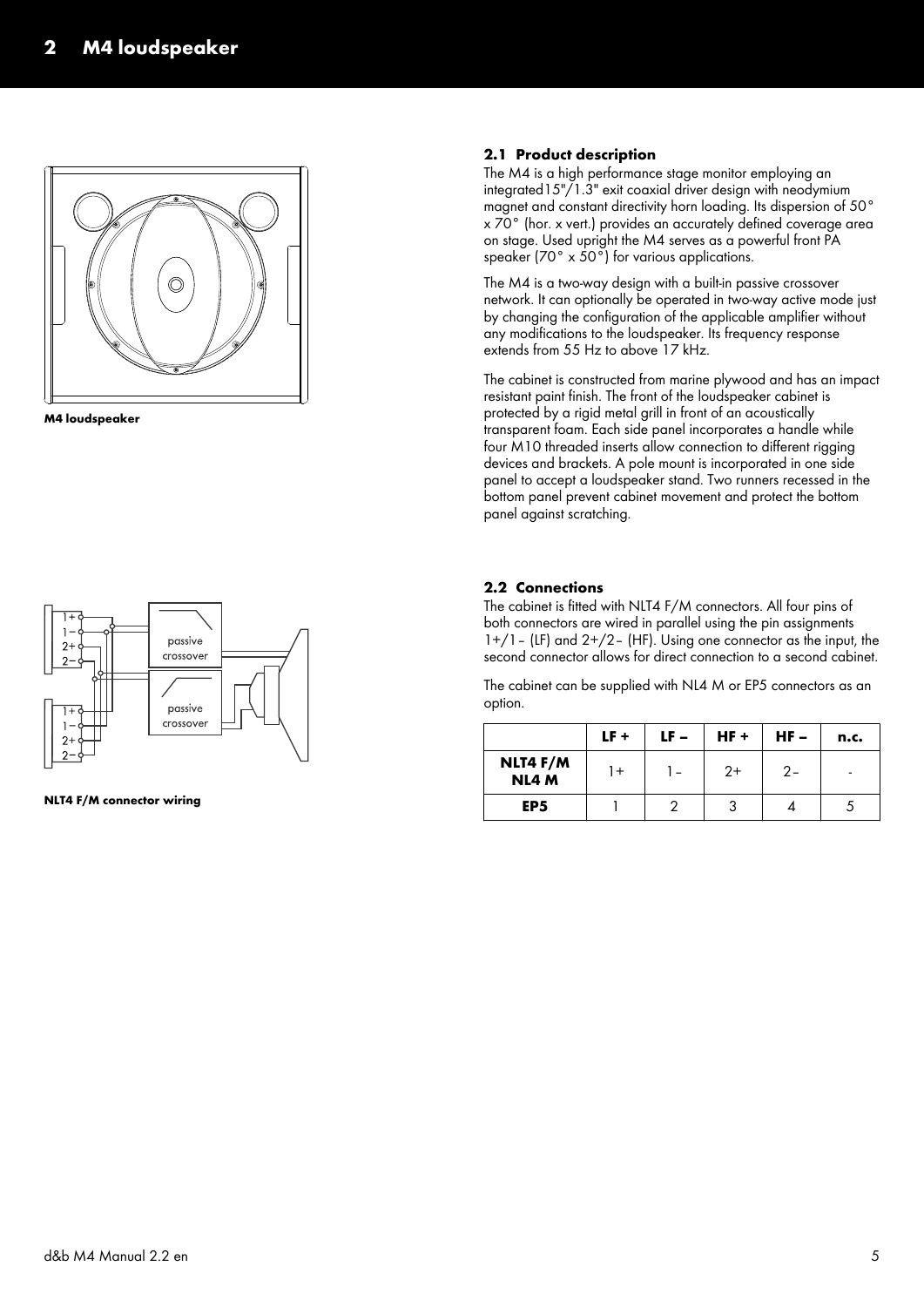### <span id="page-5-0"></span>**2.3 Operation**

#### **NOTICE!**

Only operate d&b loudspeakers with a correctly configured d&b amplifier, otherwise there is a risk of damaging the loudspeaker components.

#### **Applicable d&b amplifiers:**

D80/D20/D12/D6/10D/30D.

| <b>Application</b> | Setup                                          | <b>Cabinets per</b><br>channel                       |
|--------------------|------------------------------------------------|------------------------------------------------------|
| <b>M4</b> passive  | M4<br>(Dual Channel or<br>Mix TOP/SUB<br>mode) | 2                                                    |
| <b>Application</b> | Setup                                          | <b>Cabinets per</b><br>pair of amplifier<br>channels |
| M4 active          | M4<br>(2-Way Active<br>model                   | 2                                                    |

### **Passive operation ("Dual channel" mode)**

Selecting "Dual channel" mode with the M4 setup enables up to two M4 cabinets to be driven by the respective channel.

In "Dual channel" mode each amplifier channel drives all output pins of its respective output connector thus driving the cabinet's HF and LF sections via their passive crossover networks. Pins 1+/2+ of the NL4 output connector (EP5: 1/3) carry the positive and pins 1–/2– (EP5: 2/4 ) carry the negative components of the signal.



**Input/Output routing "Dual channel"\* \*** Schematic diagram



#### **Input/Output routing "Mix TOP/SUB"\***

**\*** Schematic diagram

### **Passive operation ("Mix TOP/SUB" mode)**

With its standard connector wiring the M4 requires 4 wires to be driven and therefore cannot be used in "Mix TOP/SUB" mode. However, for permanent passive use with dedicated 2-wire cabling the M4 setup is also available in "Mix TOP/SUB" mode.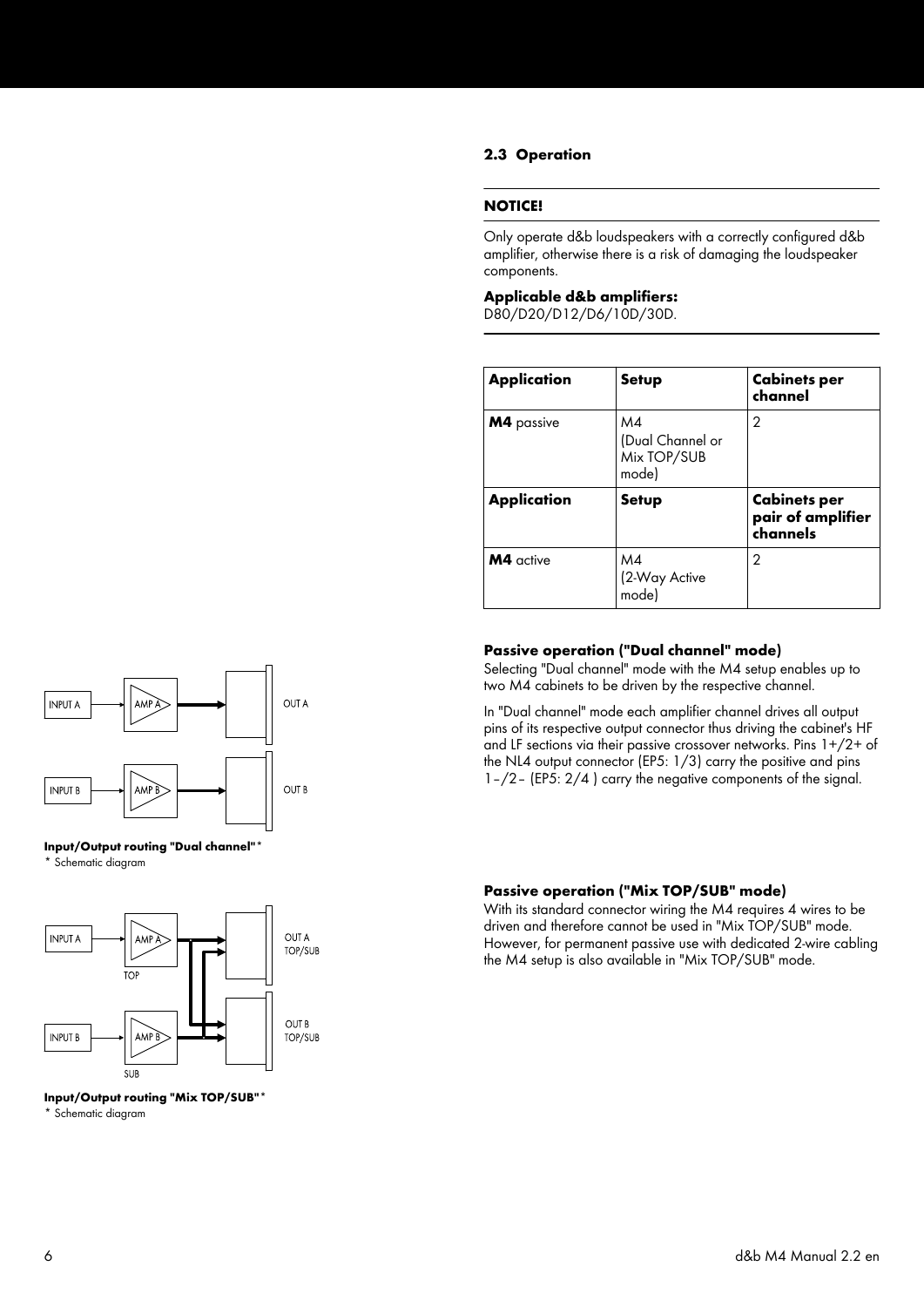<span id="page-6-0"></span>

**Input/Output routing "2–Way Active"\* \*** Schematic diagram



**Frequency response correction in HFA mode**



**Frequency response correction of the CPL function**

# **Active operation ("2–Way Active" mode)**

Selecting "2–Way Active" mode with the M4 setup enables up to two M4 cabinets to be driven actively by the respective amplifier.

In "2–Way Active" mode separate LF and HF signals are routed to the amplifier channels. Pins  $1+/1$  – of both NL4 output connectors (EP5: pins  $1/2$ ) carry the LF signal, pins  $2+/2$  - (EP5:  $3/4$ ) carry the HF signal.

For D80 and D12 amplifiers, the output connector pin assignment is set automatically when "2–Way Active" mode is selected. For all other applicable amplifiers, a dedicated socket for active operation is available.

The input signal can be fed either to INPUT A or to INPUT B and is routed (linked) to both amplifier channels internally.

#### **2.3.1 Controller settings**

For acoustic adjustment the functions CUT, HFA and CPL can be selected.

#### **CUT mode**

Set to CUT, the low frequency level is reduced. The cabinet is now configured for use with actively driven d&b subwoofers.

#### **HFA mode**

In HFA mode (High Frequency Attenuation), the HF response of the system is rolled off. HFA provides a natural, balanced frequency response when a cabinet is placed close to listeners in near field or delay use.

High Frequency Attenuation begins gradually at 1 kHz, dropping by approximately 3 dB at 10 kHz. This roll off mimics the decline in frequency response experienced when listening to a system from a distance in a typically reverberant room or auditorium.

#### **CPL function**

The CPL (Coupling) function compensates for coupling effects between the cabinet and close boundary surfaces or when the cabinet is used as a stage monitor. CPL begins gradually around 1 kHz, with the maximum attenuation below 400 Hz. To achieve a balanced frequency response, the CPL function can be set to dB attenuation values between 0 and –9.

Positive CPL values create an adjustable low frequency boost (0 to +5 dB) and can be set when the system is used in full range mode without subwoofers.

For a single cabinet in free space conditions a value of +3 dB is recommended.

#### **2.3.2 Operation with E-PAC**

Selecting M4 mode enables the E-PAC to drive one M4 loudspeaker. LO IMP mode configures the E-PAC to drive a maximum of two M4 loudspeakers with a 6 dB reduction in input level to the loudspeakers.

For acoustic adjustment the CUT and HFA modes are available. The characteristics are described in the previous section.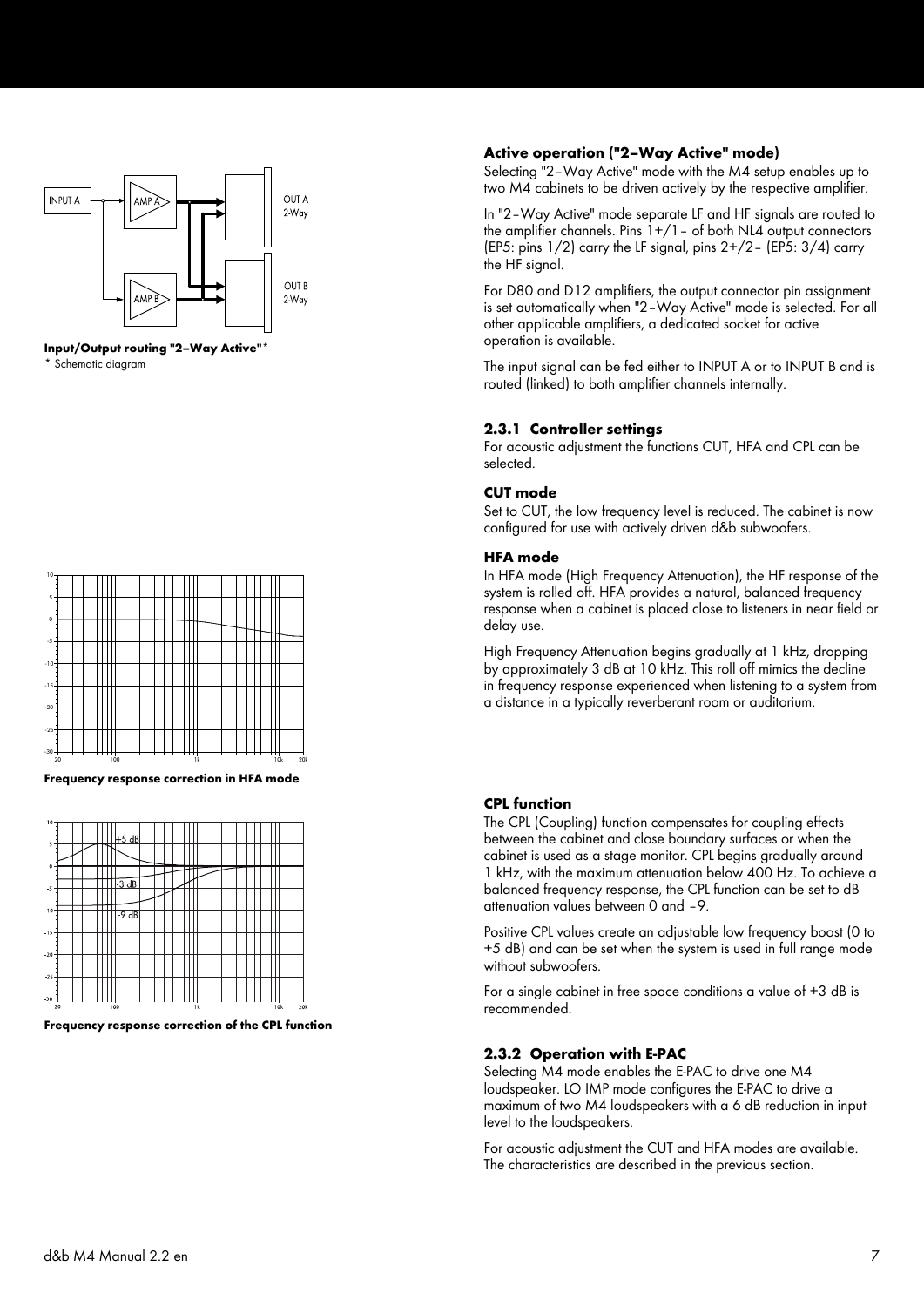<span id="page-7-0"></span>

**Isobar diagram M4 horizontal, monitor setup (vertical, front-of-house setup)**



**Altering the HF horn dispersion**

# **2.4 Dispersion characteristics**

The graphs below show dispersion angle over frequency of a single M4 cabinet plotted using lines of equal sound pressure (isobars) at –6 dB and –12 dB. The characteristics refer to monitor operation. When used as a front-of-house system, the horizontal dispersion corresponds to the vertical plot and vice versa.



**Isobar diagram M4 vertical, monitor setup (horizontal, front-of-house setup)**

## **Altering the HF horn dispersion**

The HF horn can be rotated through 90° for dedicated installation applications.

**Tools required:** Torx wrench (#TX25).

Proceed as follows:

- 1. Disconnect the loudspeaker.
- 2. Undo the 10 screws holding the front grill and remove the front grill.
- 3. Undo the screws holding the horn flange and the two opposite screws at the 15" driver for the desired orientation.
- 4. Rotate the horn to the desired orientation.
- 5. Refit all screws and tighten them using a torque setting of  $2 N·m$ .
- 6. Refit the front grill and tighten all screws using a torque setting of  $4$  N $\cdot$ m.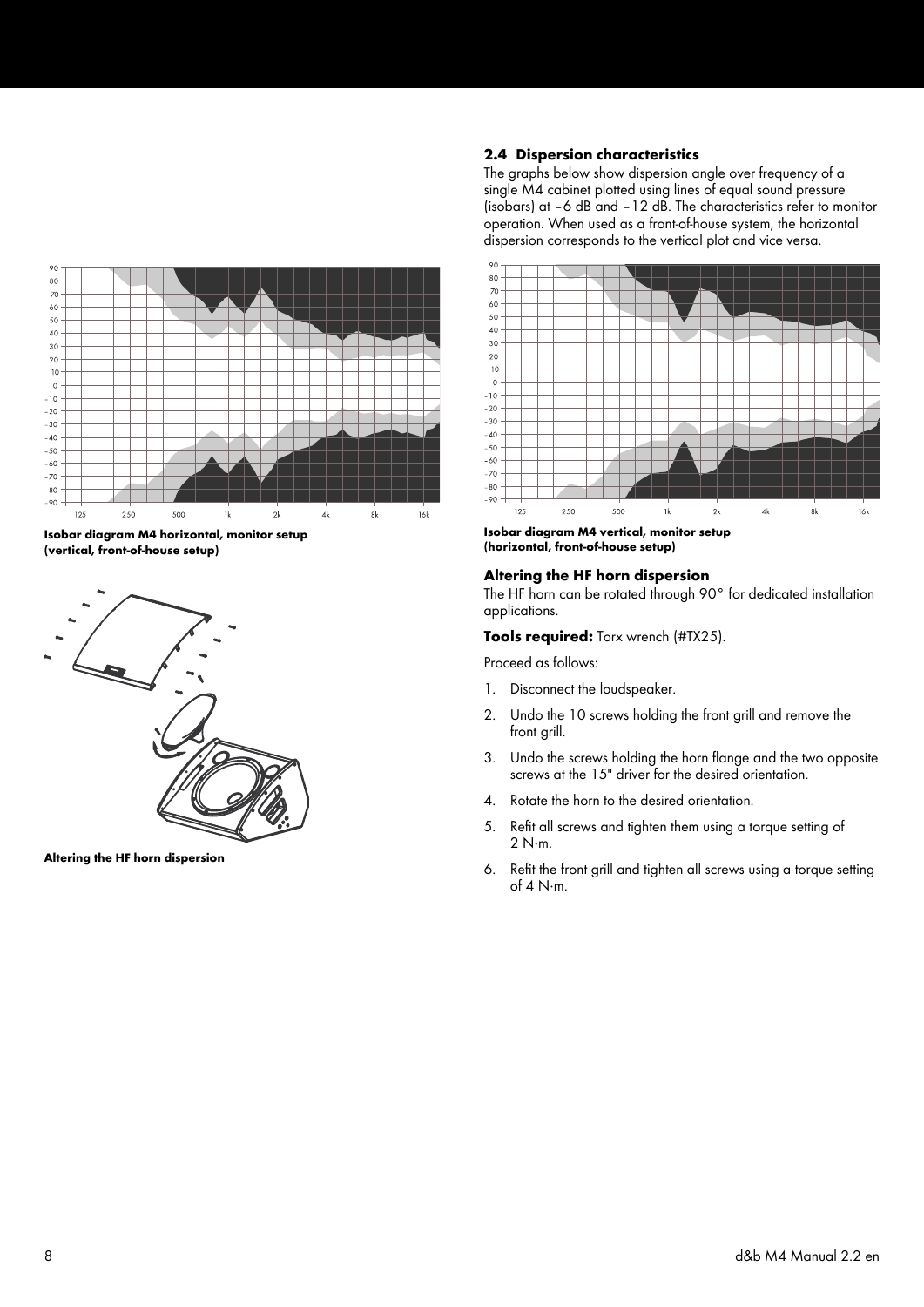<span id="page-8-0"></span>

**M4 frequency response, standard and CUT modes**



**M4 cabinet dimensions in mm [inch]**

# **2.5 Technical specifications**

# **M4 system data**

# **M4 loudspeaker**

| Power handling capacity (RMS / peak 10 ms) 400/1600 W           |  |
|-----------------------------------------------------------------|--|
| Nominal dispersion angle (hor. x vert., monitor setup)50° x 70° |  |
|                                                                 |  |
|                                                                 |  |
|                                                                 |  |
|                                                                 |  |
|                                                                 |  |
| Pin assignment NLT4 F/M: 1+: LF+/1 -: LF-   2+: HF+/2-: HF-     |  |
|                                                                 |  |
|                                                                 |  |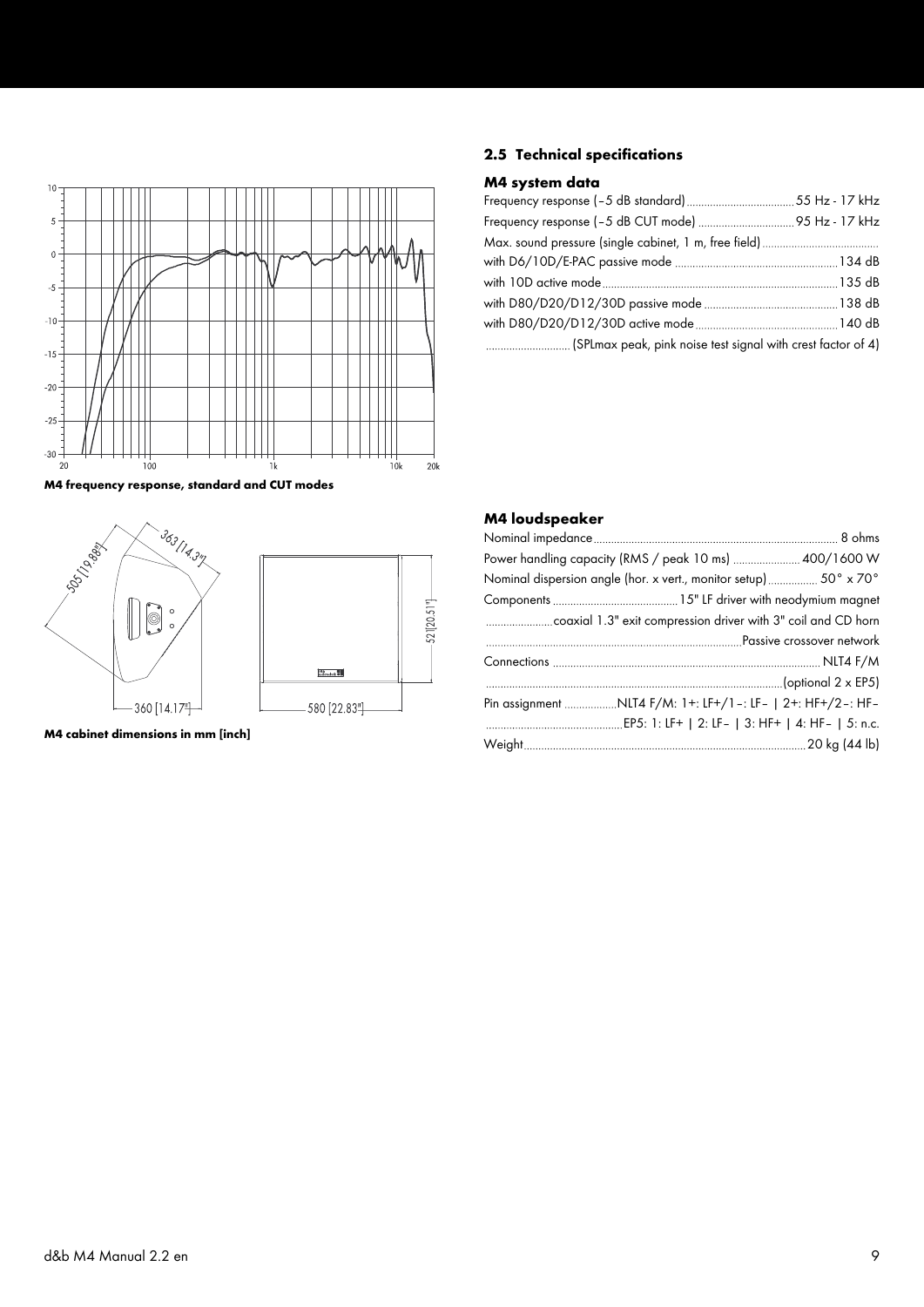<span id="page-9-0"></span> $\epsilon$ 

# **3.1 EU conformity of loudspeakers (CE symbol)**

This declaration applies to:

# **d&b M4 loudspeaker, Z0800**

manufactured by d&b audiotechnik GmbH.

All production versions of these types are included, provided they correspond to the original technical version and have not been subject to any later design or electromechanical modifications.

We herewith declare that said products are in conformity with the provisions of the respective EC directives including all applicable amendments.

A detailed declaration is available on request and can be ordered from d&b or downloaded from the d&b website at www.dbaudio.com.

## **3.1.1 WEEE Declaration (Disposal)**

Electrical and electronic equipment must be disposed of separately from normal waste at the end of its operational lifetime.

Please dispose of this product according to the respective national regulations or contractual agreements. If there are any further questions concerning the disposal of this product, please contact d&b audiotechnik.